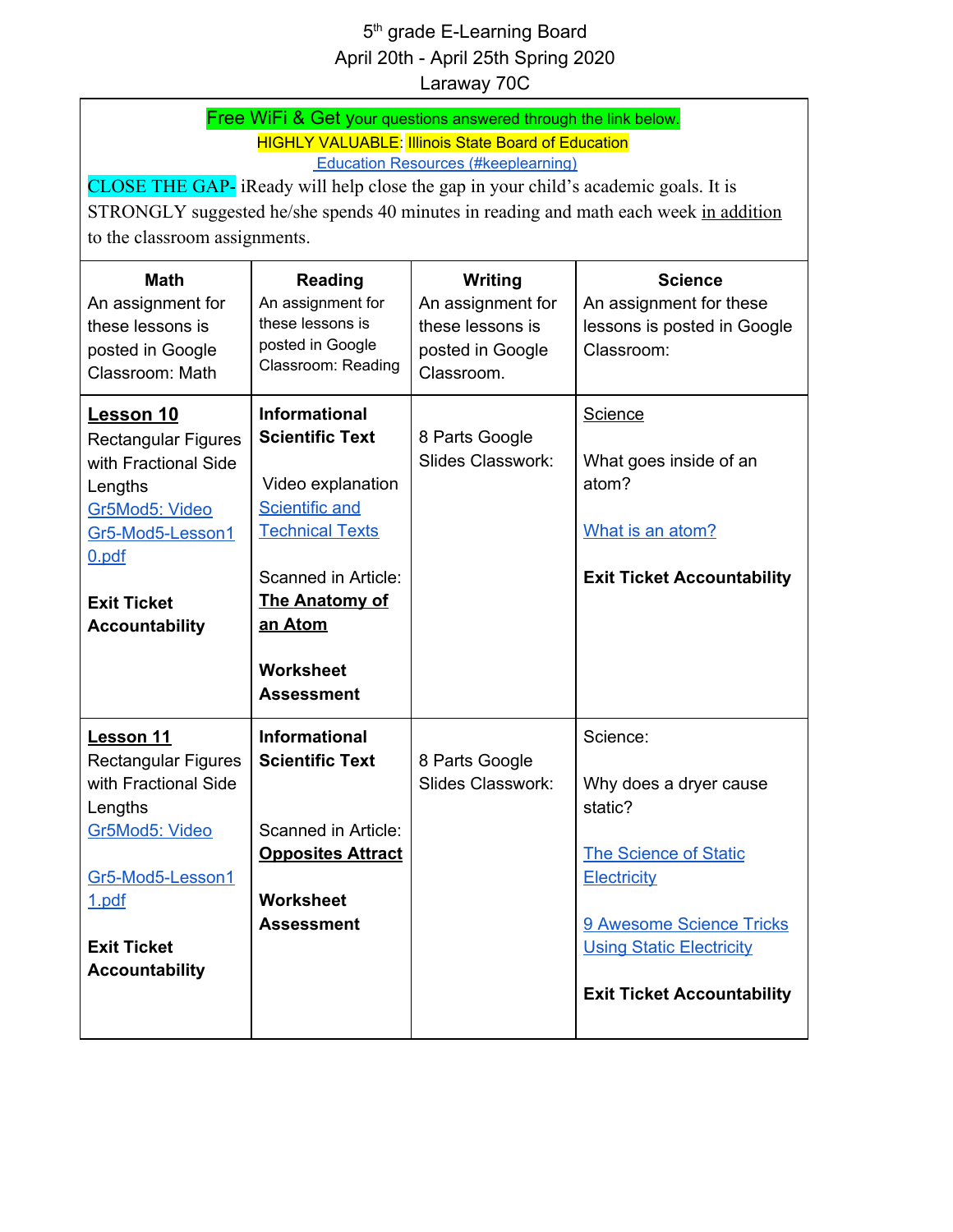| Lesson 12<br><b>Rectangular Figures</b><br>with Fractional Side<br>Lengths<br><b>Gr5Mod5: Video</b><br>Gr5-Mod5-Lesson1<br>2.pdf<br><b>Exit Ticket</b><br><b>Accountability</b> | <b>Informational</b><br><b>Scientific Text</b><br>Scanned in Article:<br><b>The</b><br><b>Electromagnetic</b><br><b>Connection</b><br><b>Worksheet</b><br><b>Assessment</b> | 8 Parts Google<br><b>Slides Classwork</b>                                                                                                    | Science:<br>What is the electromagnetic<br>spectrum?<br>What is light?<br><b>Color and Refraction</b><br><b>Exit Ticket Accountability</b> |
|---------------------------------------------------------------------------------------------------------------------------------------------------------------------------------|-----------------------------------------------------------------------------------------------------------------------------------------------------------------------------|----------------------------------------------------------------------------------------------------------------------------------------------|--------------------------------------------------------------------------------------------------------------------------------------------|
| Lesson 13<br><b>Rectangular Figures</b><br>with Fractional Side<br>Lengths<br>Gr5Mod5:Video<br>Gr5-Mod5-Lesson1<br>3.pdf<br><b>Exit Ticket</b><br><b>Accountability</b>         | <b>Informational</b><br><b>Scientific Text</b><br>Scanned in Article:<br><b>Full of Energy</b><br><b>Worksheet</b><br><b>Assessment</b>                                     | 8 Parts Google<br><b>Slides Classwork</b><br>Mrs. Maierhofer's<br>Classwork:<br>Write a new<br>PenPal letter                                 | Science:<br>What is energy?<br><b>Kinetic Energy and Potential</b><br>Energy<br><b>Exit Ticket Accountability</b>                          |
| Lesson 14<br><b>Gr5Mod5: Video</b><br>Gr5-Mod5-Lesson1<br>4.pdf<br><b>Exit Ticket</b><br><b>Accountability</b>                                                                  | iReady Lesson;<br>complete a full<br><b>Reading lesson</b><br>in their journey.                                                                                             | Write your<br>paragraph from the<br>8 parts activity.<br>Copy your<br>paragraph to the<br><b>Google Slides</b><br>doc for<br>accountability. | Choose a way to<br>demonstrate one of the<br>science ideas shared this<br>week!<br><b>Exit Ticket Accountability</b>                       |

+Specials for Technology: Click this link [https://protopage.com/laraway70c#5th\\_Grade](https://protopage.com/laraway70c#5th_Grade) and practice keyboarding for 15 minutes. Once that is done, spend 15 minutes on an activity you have enjoyed previously in Technology class.

 $+PE$ 

+Art

## **Reminders**

+Students need to complete the assignments in order to receive a grade.

+Students must submit writing assignments following instructions in Google Classroom.

+iReady, IXL, ExtraMath, World Book Online are all websites Laraway has purchased a subscription.

+Readworks and Dusksters are FREE. Students must **SUBMIT** their answers to complete.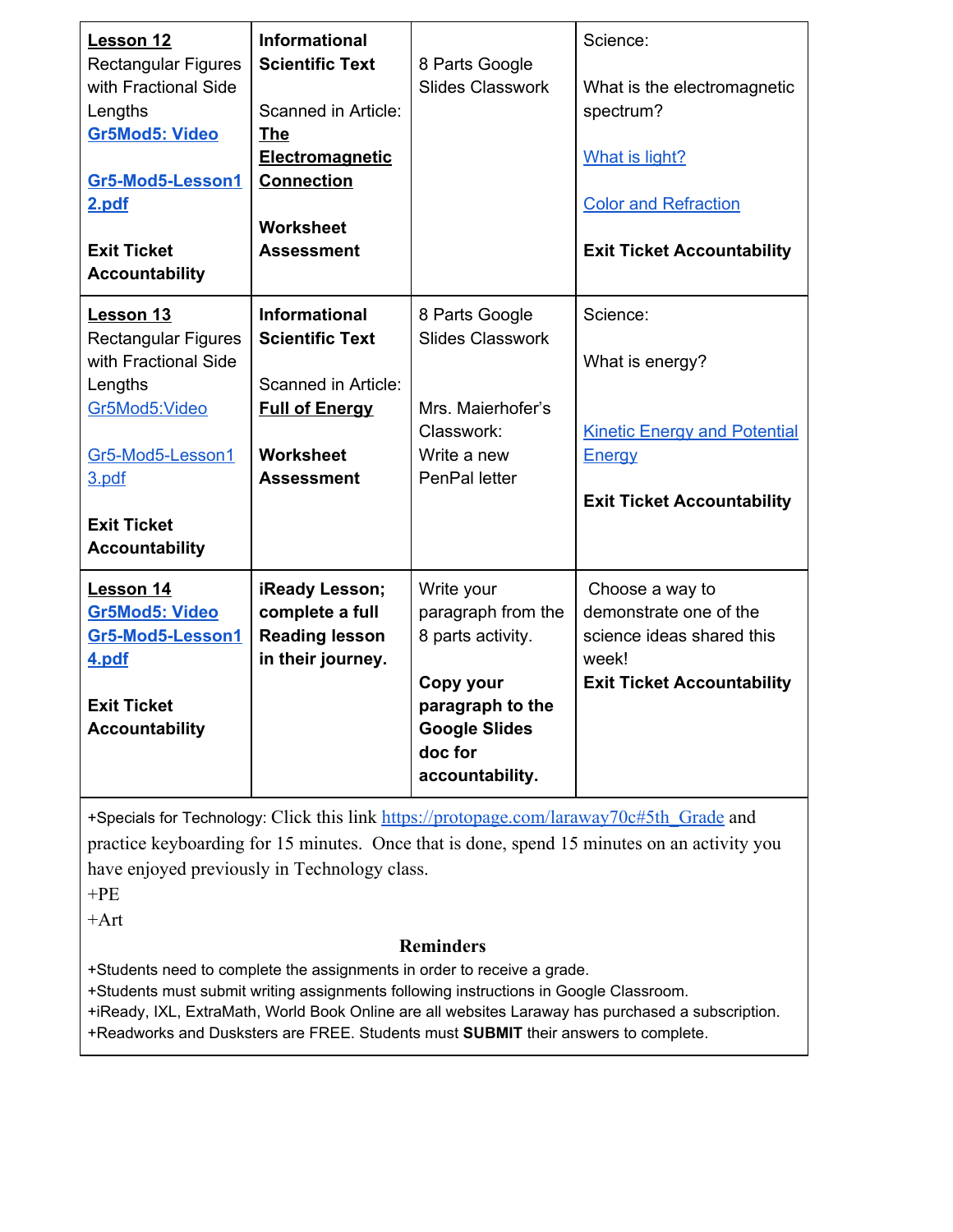## Quinto Grado Aprendizaje de Lejos El 13 de abril hasta el 17 de abril de 2020 Laraway CCSD 70C

| WiFi Gratis y buscas respuestas en el enlace abajo. |                               |                                                  |                                                                                              |
|-----------------------------------------------------|-------------------------------|--------------------------------------------------|----------------------------------------------------------------------------------------------|
|                                                     |                               | DA VALOR ALTO: Illinois State Board of Education |                                                                                              |
|                                                     |                               |                                                  | Continuacion de Educación - Recursos Continuing Education Resources (#keeplearning)          |
|                                                     |                               |                                                  | <b>ACHICAR LA BRECHA-</b> iReady va a ayudar a achicar la brecha en la educación de su hijo. |
|                                                     |                               |                                                  | Se sugiere fuertemente que pase 40 minutos por semana leyendo en adición a las tareas de la  |
| clase.                                              |                               |                                                  |                                                                                              |
| Matemáticas                                         | Lectura                       | Escritura                                        | Ciencias                                                                                     |
| (30 minutos)                                        | (30 minutos)                  | (30 minutos)                                     | (30 minutos)                                                                                 |
|                                                     |                               |                                                  |                                                                                              |
| Enlace de recursos                                  | La tarea para estas           | La tarea para estas                              | La tarea para estas lecciones                                                                |
| del currículo de la                                 | lecciones está en             | lecciones está en                                | está en Google Classroom.                                                                    |
| clase:                                              | Google Classroom:<br>Reading. | Google Classroom.                                |                                                                                              |
| Curso: G5M5:                                        |                               |                                                  |                                                                                              |
| Adición y                                           |                               |                                                  |                                                                                              |
| Multiplicación con                                  |                               |                                                  |                                                                                              |
| <b>Volumen y Área</b>                               |                               |                                                  |                                                                                              |
| Lección 10                                          | <b>Texto Científico</b>       |                                                  | Ciencias                                                                                     |
| Figuras                                             | <b>Informacional</b>          | Actividad de                                     |                                                                                              |
| rectangulares con                                   |                               | Google Slides en 8                               | ¿Que hay dentro de un                                                                        |
| larguras                                            | Explicación:                  | Partes:                                          | átomo?                                                                                       |
| fraccionales de                                     | Scientific and                |                                                  |                                                                                              |
| lados.                                              | <b>Technical Texts</b>        |                                                  | What is an atom?                                                                             |
| Gr5Mod5: Video                                      |                               |                                                  |                                                                                              |
| Gr5-Mod5-Lesson1                                    | Artículo                      |                                                  | Permiso de Salida                                                                            |
| 0.pdf                                               | Escaneado:                    |                                                  | (Responsibilidad)                                                                            |
|                                                     | <b>The Anatomy of</b>         |                                                  |                                                                                              |
| Permiso de Salida                                   | an Atom                       |                                                  |                                                                                              |
| (Responsibilidad)                                   |                               |                                                  |                                                                                              |
|                                                     | <b>Tarea Evaluativa</b>       |                                                  |                                                                                              |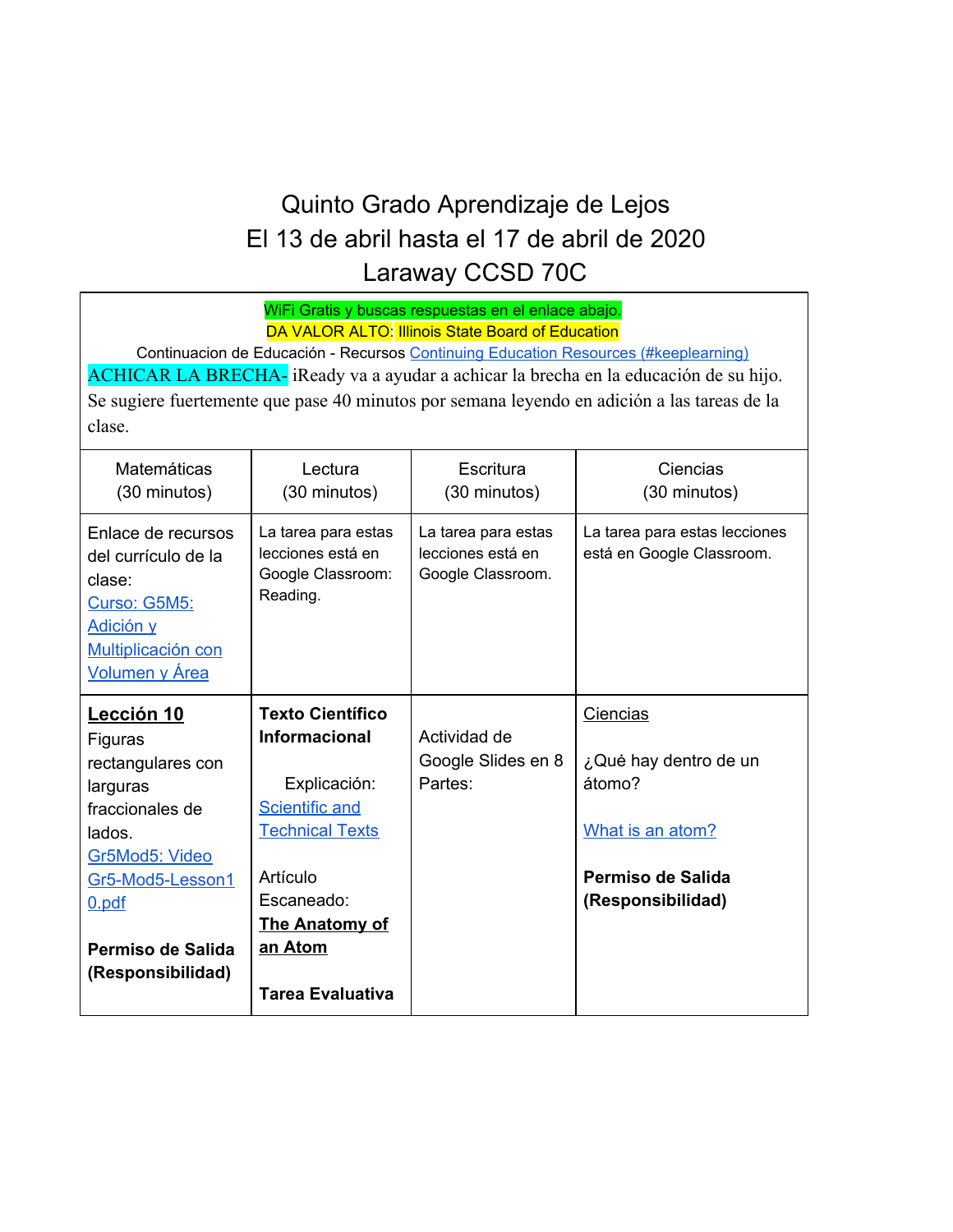| Lección 12<br>Figuras<br>rectangulares con<br>larguras<br>fraccionales de<br>lados.<br>Gr5Mod5: Video<br>Gr5-Mod5-Lesson1<br>1.pdf<br>Permiso de Salida<br>(Responsibilidad)               | <b>Texto Científico</b><br>Informacional<br>Artículo<br>Escaneado:<br><b>Opposites Attract</b><br>Tarea Evaluativa                                         | Actividad de<br>Google Slides en 8<br>Partes:                                                                                               | Ciencias:<br>¿Por quė una secadora<br>causa estática?<br><b>The Science of Static</b><br>Electricity<br>9 Awesome Science Tricks<br><b>Using Static Electricity</b><br>Permiso de Salida<br>(Responsibilidad) |
|--------------------------------------------------------------------------------------------------------------------------------------------------------------------------------------------|------------------------------------------------------------------------------------------------------------------------------------------------------------|---------------------------------------------------------------------------------------------------------------------------------------------|---------------------------------------------------------------------------------------------------------------------------------------------------------------------------------------------------------------|
| Lección 12<br>Figuras<br>rectangulares con<br>larguras<br>fraccionales de<br>lados.<br><b>Gr5Mod5: Video</b><br>Gr5-Mod5-Lesson1<br><u>2.pdf</u><br>Permiso de Salida<br>(Responsibilidad) | <b>Texto Científico</b><br><b>Informacional</b><br>Artículo<br>Escaneado:<br><u>The</u><br>Electromagnetic<br><b>Connection</b><br><b>Tarea Evaluativa</b> | Actividad de<br>Google Slides en 8<br>Partes:                                                                                               | Ciencias:<br>¿Qué es el espectro<br>electromagnético?<br>What is light?¿Que es la<br>luz?<br><b>Color and Refraction Color y</b><br>Refracción<br>Permiso de Salida<br>(Responsibilidad)                      |
| <b>Lección 13</b><br>Figuras<br>rectangulares con<br>larguras<br>fraccionales de<br>lados.<br>Gr5Mod5:Video<br>Gr5-Mod5-Lesson1<br>3.pdf<br>Permiso de Salida<br>(Responsibilidad)         | <b>Texto Científico</b><br>Informacional<br>Artículo<br>Escaneado:<br><b>Full of Energy</b><br>Tarea Evaluativa                                            | Actividad de<br>Google Slides en 8<br>Partes:<br>Tarea de<br>Maierhofer:<br>Escribe una carta<br>nueva a tu amigo<br>por<br>correspondencia | Ciencias:<br>¿Qué es la energía?<br><b>Kinetic Energy and Potential</b><br>Energy<br>Permiso de Salida<br>(Responsibilidad)                                                                                   |
| Lección 14<br><b>Gr5Mod5: Video</b>                                                                                                                                                        | iReady Lección-<br>cumple una                                                                                                                              | Escribe tu<br>parágrafo de la                                                                                                               | Escoge una manera para<br>demostrar una de las ideas                                                                                                                                                          |